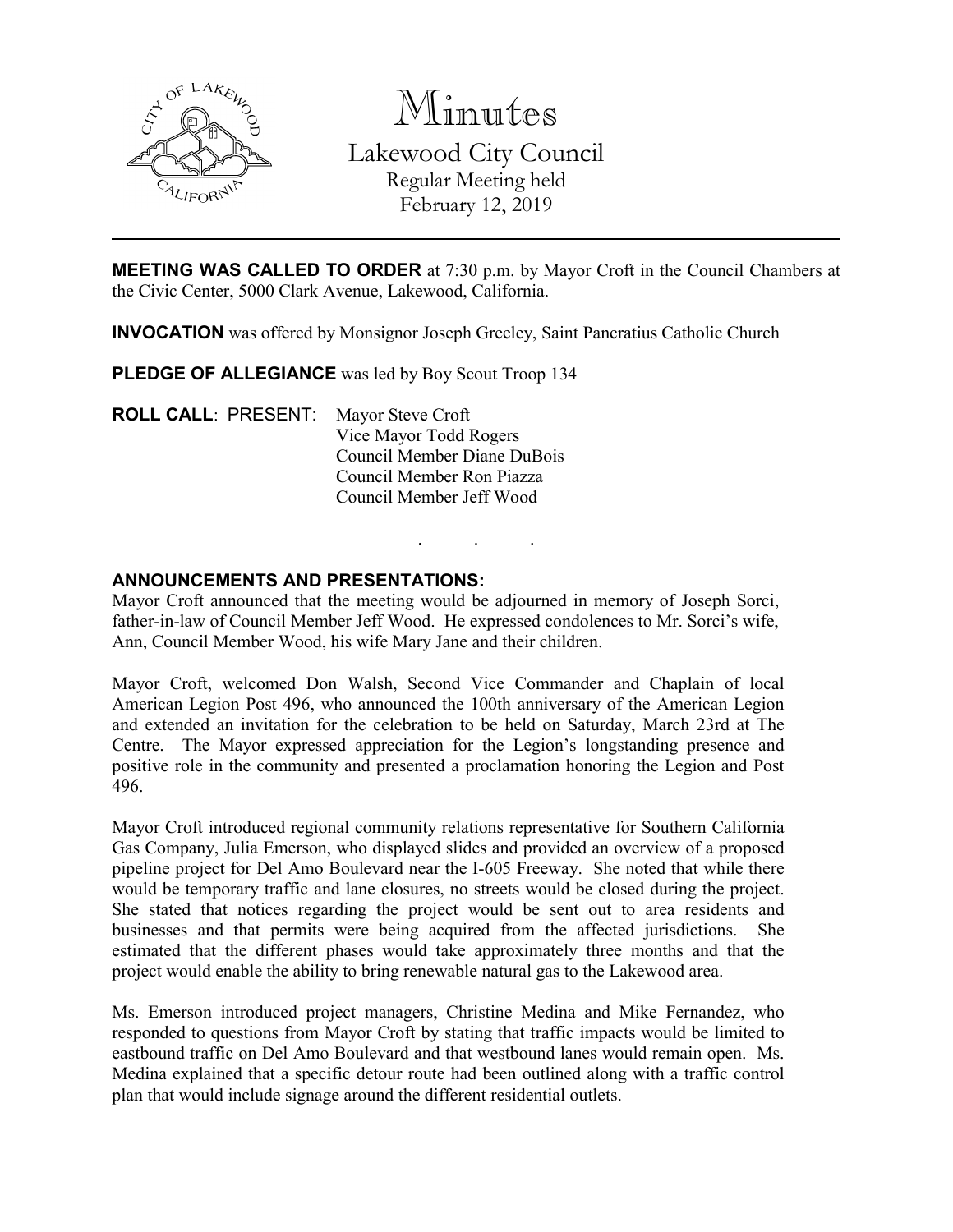# **ANNOUNCEMENTS AND PRESENTATIONS:** - Continued

In response to Council Member Wood's inquiry regarding anticipated traffic delays, Ms. Medina stated it would be difficult to predict but that because motorists would find alternate routes, it was expected that the optimized traffic controls would alleviate some of the backup.

Responding to Council Member Wood's query regarding a potential decrease in the gas bill, Ms. Emerson stated that renewable energy sources tended to be a bit more costly but would be less expensive than some of the renewables for electricity.

Ms. Emerson confirmed for Vice Mayor Rogers that once permits were in place, there would be coordination between the City's public information staff and the Gas Company to disperse traffic alerts. The Vice Mayor inquired about the encroachments that necessitated such a disruption. Ms. Emerson stated that while she could not discuss individual customers, there were at least seven encroachments of varying distances, which were all too close to the pipe. She explained that the concern was that if the pipe remained where it had been located in the middle of a residential neighborhood, that would not be optimal for the area. She stated that by locating it out onto the boulevard, where large transmission pipes were normally found, it would be taken out of the neighborhood and would also provide accessibility for ongoing inspections by the Gas Company.

Council Member DuBois inquired whether any outreach efforts had occurred for those in the area. Ms. Emerson reported that once the permits were in hand, a door-to-door notification would commence. Council Member DuBois commended such a personal touch noting the the importance of acknowledging the disruption caused by the project. Ms. Emerson added that having found in the past that neighborhood group meetings had not been useful, there were none planned but would be an available option should the need arise.

Ms. Emerson confirmed for Council Member Piazza that there would be no anticipated interruption of services of either electricity or natural gas during the project to either homes or businesses.

. . .

### **ROUTINE ITEMS:**

Mayor Croft stated that Routine Item 5 had been pulled by staff.

## COUNCIL MEMBER WOOD MOVED AND COUNCIL MEMBER PIAZZA SECONDED TO APPROVE ROUTINE ITEMS 1 THROUGH 4.

- RI-1 Approval of Personnel Transactions
- RI-2 Approval of Registers of Demands
- RI-3 Approval of Agreement to Conduct a Cost Allocation and User Fee Study
- RI-4 Acceptance of Notice of Completion for Public Works Project No. 2018-2; Mayfair and McCormick Pool Equipment Replacement, California Commercial Pools Inc.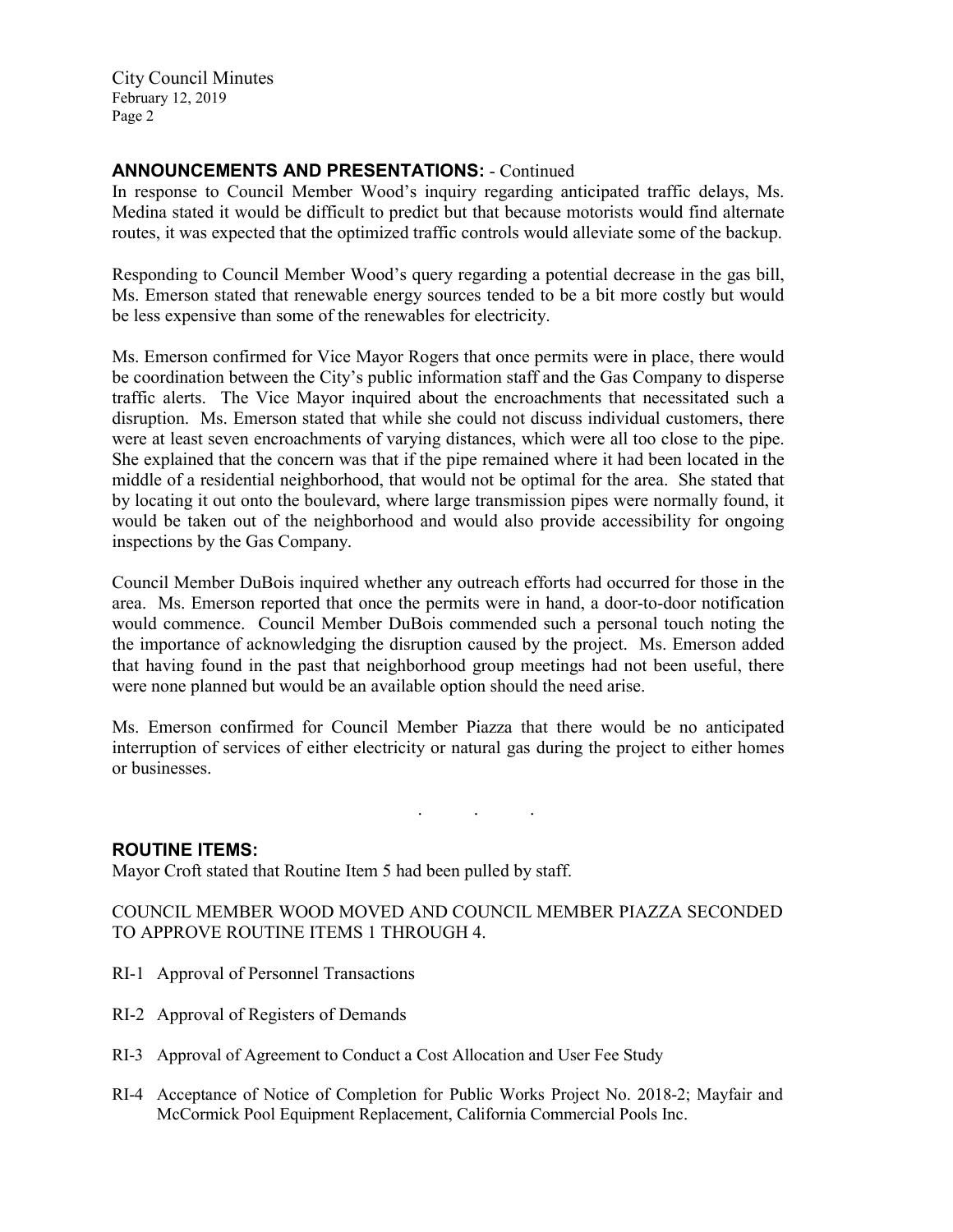#### **ROUTINE ITEMS:** - Continued

RI-5 Update on Public Works Project No. 2018-5; Improvements to the Existing Rynerson Park

UPON ROLL CALL VOTE, THE MOTION WAS APPROVED:

AYES: COUNCIL MEMBERS: Piazza, DuBois, Rogers, Wood and Croft NAYS: COUNCIL MEMBERS: None

**1.1 • INTRODUCTION OF ORDINANCE NO. 2019-1; AMENDING THE MUNICIPAL CODE RELATING TO PERMITS FOR THE SALE OF FIREWORKS AND ADMINISTRATIVE FINES FOR THE POSSESSION OR DISCHARGE OF ILLEGAL FIREWORKS**

. . .

Jose Gomez, Director of Finance and Administrative Services, made a presentation based on the report in the agenda and stated that the purpose of the proposed ordinance was to update the Lakewood Municipal Code to resolve the status of grandfathered fireworks stands created by Ordinance No. 2002-2, which limited the number to 25. At the time of adoption of the ordinance, the 36 stands were given grandfathered status and allowed to continue operating. After a gradual decline in the number of stands over the years, in 2018, the number of organizations wishing to have a stand dropped to 24 providing an opportunity for one new organization to be added. As a result, staff contacted local organizations who had expressed interest in having a stand and conducted a drawing. He stated that the proposed ordinance would extend the grandfathered status to any new permitted organizations selected as it had for the organizations that had been grandfathered since 2002. He concluded by stating that staff recommended that the City Council conduct a public hearing and introduce Ordinance No. 2019-1.

Mr. Gomez and City Manager Thaddeus McCormack confirmed for Council Member Piazza and Council Member Wood that if an organization were to take a hiatus, they would relinquish their grandfathered status but could enter into the lottery drawing the following year should there be a vacancy.

Mayor Croft opened the public hearing at 8:07 p.m. and called for anyone in the audience wishing to address the City Council on this matter. There was no response.

ORDINANCE NO. 2019-1; AN ORDINANCE OF THE CITY COUNCIL OF THE CITY OF LAKEWOOD AMENDING VARIOUS SECTIONS OF THE LAKEWOOD MUNICIPAL CODE RELATING TO PERMITS FOR THE SALE OF FIREWORKS AND ADMINISTRATIVE FINES FOR THE POSSESSION OR DISCHARGE OF ILLEGAL FIREWORKS was read by title by the City Clerk.

VICE MAYOR ROGERS MOVED AND COUNCIL MEMBER PIAZZA SECONDED TO WAIVE FURTHER READING AND INTRODUCE ORDINANCE NO. 2019-1. UPON ROLL CALL VOTE, THE MOTION WAS APPROVED:

AYES: COUNCIL MEMBERS: Piazza, DuBois, Rogers, Wood and Croft NAYS: COUNCIL MEMBERS: None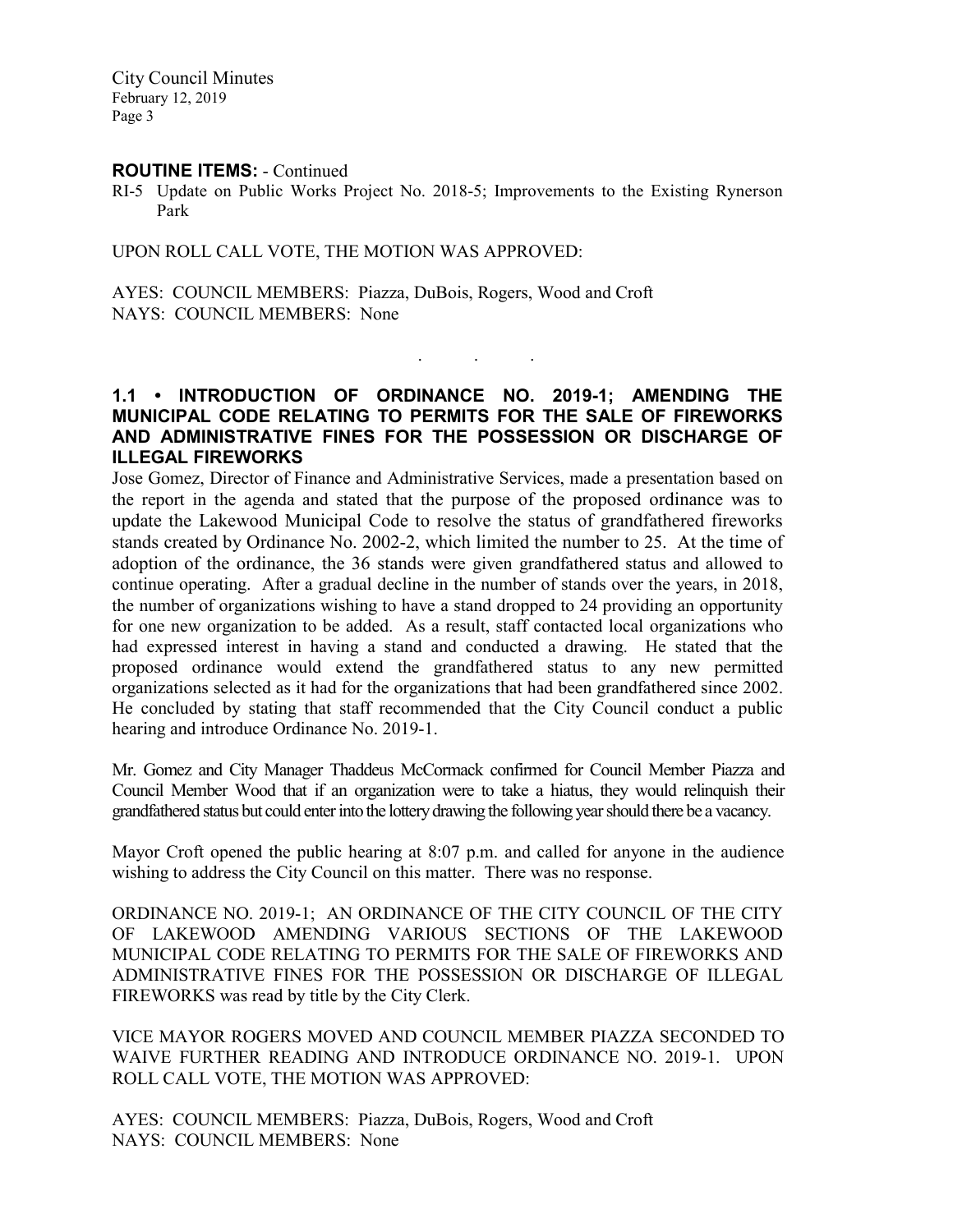## **1.2 • INTRODUCTION OF ORDINANCE NO. 2019-2; AMENDING THE MUNICIPAL CODE REGARDING PENALTY PROVISIONS AND ALLOWING DESIGNATION OF VIOLATIONS TO BE INFRACTIONS**

Joshua Yordt, Director of Public Safety, made a presentation based on the report in the agenda and reported that the proposed ordinance would amend the municipal code to allow all provisions of the municipal code to be enforceable as infractions. He explained that language of section 1205 would be amended to read that the City Manager in concurrence with the City Attorney may designate which provisions would be citable as an infraction in lieu of a misdemeanor. The purpose of such a change was to allow more effective and efficient enforcements of certain municipal codes affecting quality of life, nuisance in the neighborhoods, parks, shopping centers, to hit those types of violations in a better manner and gain compliance more readily. If the issue had been a chronic, ongoing issue, with the same person or same area, law enforcement could still use misdemeanor citations in filing for those types of wrongdoings, particularly if someone had been cited multiple times for infractions. He stated that the proposed ordinance would also require that fines collected as a result of infraction violations be remitted to the City and not go to the court system. He stated that staff recommended that the City Council hold a public hearing and introduce the proposed ordinance.

Mr. McCormack responded to Vice Mayor Rogers' questions by stating that it would be the intent to enforce the ordinance equally across the board and that the default position would be to treat all violations as infractions. He further explained that the initial focus would be on certain types of quality of life crimes and that over time, and upon consultation with the Public Safety Committee, some areas could be pulled back.

Vice Mayor Rogers, noting that the potential for unequal enforcement may not be intentional, expressed concerns for chronic issues and enforcement rationale. Mr. McCormack responded that being cognizant of that fact, a status update of enforcements could be provided to the City Council or through the Public Safety Committee.

Steve Skolnik, for the City Attorney, clarified for Vice Mayor Rogers that guidelines could be presented to the Public Safety Committee to determine what would prompt enforcements of misdemeanor versus infraction. He added that having some firsthand experience would support recommending such policy guidelines. Mr. Skolnik further noted that the process of treating most offenses as a misdemeanor would be time consuming and cumbersome but would enable citing for violations that were currently impractical to enforce.

Responding to Vice Mayor Rogers' query, Mr. Skolnik stated that the use of the administrative citation process for infractions could be determined to be the more reasonable approach in some situations and that such an option could be included in the policy guidelines.

In response to questions from Council Member Piazza, Mr. Skolnik and Mr. Yordt explained that while the Sheriff's Department could cite for both types of offenses, a misdemeanor would require a deputy to complete a criminal report, which would then be assigned to the Detective Bureau to process as a case filing for coordination with the District Attorney's office; however, an infraction citation would have no report to be filed and would be submitted to the courts for processing similar to those for traffic violations.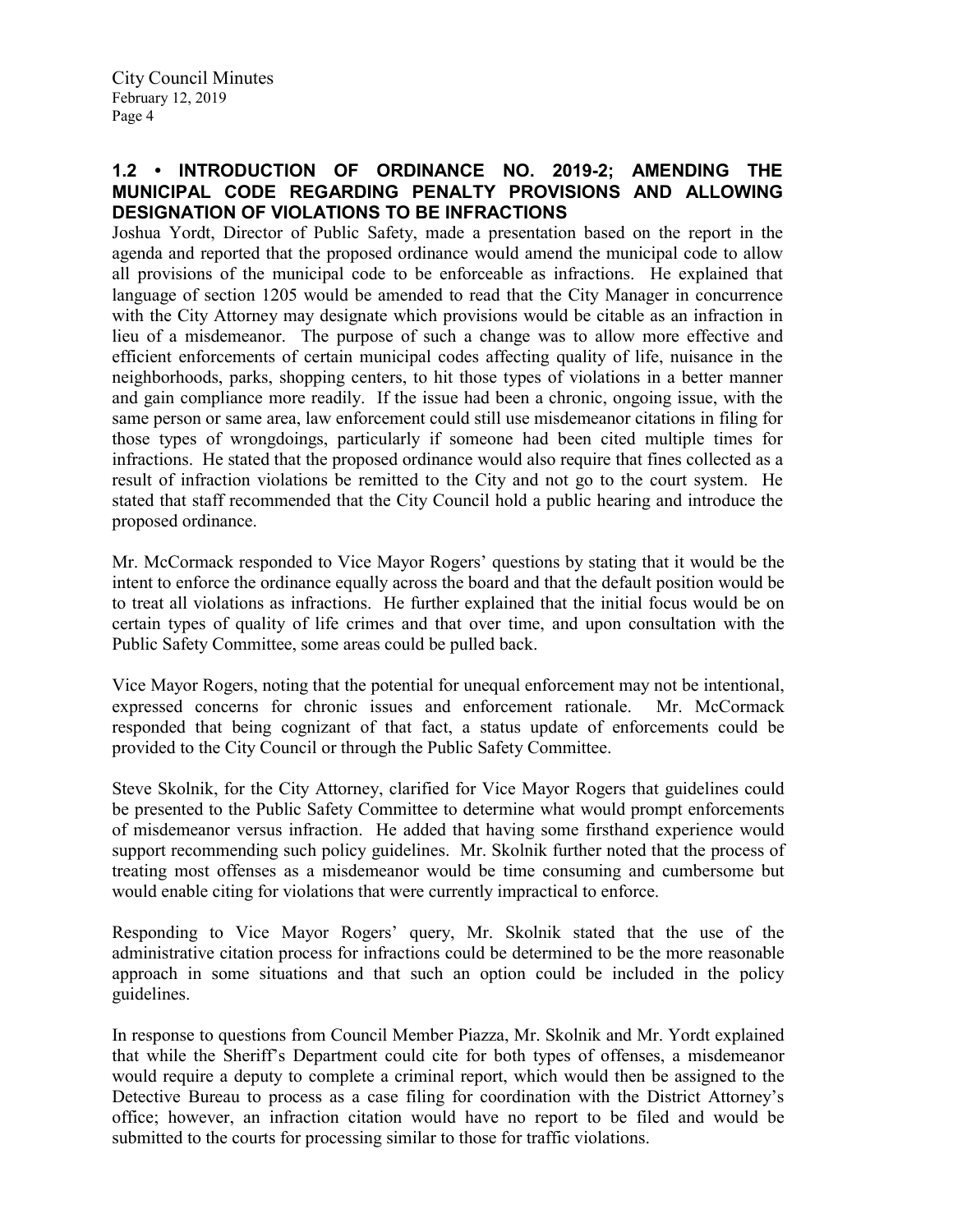### **1.2 • INTRODUCTION OF ORDINANCE NO. 2019-2; AMENDING THE MUNICIPAL CODE REGARDING PENALTY PROVISIONS AND ALLOWING DESIGNATION OF VIOLATIONS TO BE INFRACTIONS** - Continued

Mayor Croft opened the public hearing at 8:15 p.m. and called for anyone in the audience wishing to address the City Council on this matter. There was no response.

ORDINANCE NO. 2019-2; AN ORDINANCE OF THE CITY COUNCIL OF THE CITY OF LAKEWOOD AMENDING CHAPTER 2 OF ARTICLE I GENERAL PROVISIONS OF THE LAKEWOOD MUNICIPAL CODE REGARDING PENALTY PROVISIONS AND ALLOWING DESIGNATION OF VIOLATIONS TO BE INFRACTIONS was read by title by the City Clerk.

COUNCIL MEMBER WOOD MOVED AND VICE MAYOR ROGERS SECONDED TO WAIVE FURTHER READING AND INTRODUCE ORDINANCE NO. 2019-2. UPON ROLL CALL VOTE, THE MOTION WAS APPROVED:

. . .

AYES: COUNCIL MEMBERS: Piazza, DuBois, Rogers, Wood and Croft NAYS: COUNCIL MEMBERS: None

#### **3.1 • LAKEWOOD YOUTH HALL OF FAME**

Valarie Frost, Director of Recreation and Community Services, displayed slides and made a presentation based on the report in the agenda stating that the 38th Annual Lakewood Youth Hall of Fame Banquet would be held on February 25th, at 6:30 p.m. at The Centre. She reported that the Lakewood Youth Hall of Fame Board of Electors had met in January and selected the 2018 honorees. The two co-athletes of the year, Christopher Adimora of Mayfair High School and Heder "Junior" Gladden of Artesia High School, were both standout athletes in football and basketball at their respective schools. She stated that this year, 23 performers of the year, nine special achievement honorees and twelve distinguished nominees would be recognized. Community sponsors included Piazza Family McDonald's Restaurants, Soroptimist International of Lakewood/Long Beach and the Lakewood Rotary Club. Unique to this year's program, the Lakewood Youth Hall of Fame would recognize Sydney Soto, a freshman softball player from Mayfair High School, as the recipient of the inaugural Larry Van Nostran Future Star Award, named after Lakewood's longest serving council member who founded the Hall of Fame with local business owner and current Council Member Ron Piazza. She concluded by stating that staff recommended the City Council receive and file the report.

#### **SUCCESSOR HOUSING ACTIONS**

1. Approval of Registers of Demands VICE MAYOR ROGERS MOVED AND COUNCIL MEMBER PIAZZA SECONDED TO APPROVE THE REGISTERS OF DEMANDS.

 $\mathcal{L}$  . The set of the  $\mathcal{L}$